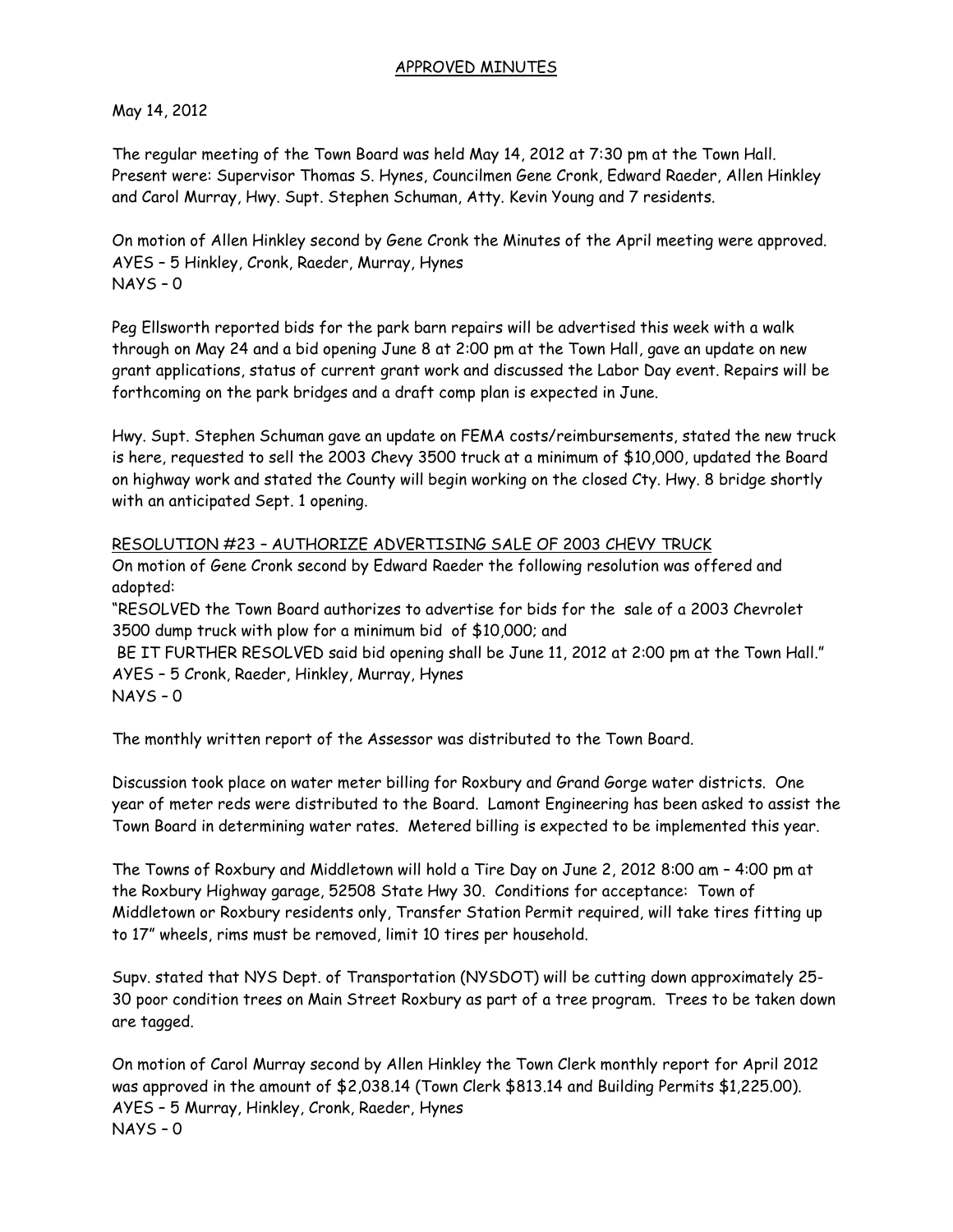On motion of Edward Raeder second by Gene Cronk the Supervisor's Report for March 2012 was approved.

AYES – 5 Raeder, Cronk, Hinkley, Murray, Hynes  $NAYS - 0$ 

## RESOLUTION #24 - SITE PLAN APPLICATION FEE

On motion of Allen Hinkley second by Edward Raeder the following resolution was offered and adopted:

WHEREAS, the Town Board of the Town of Roxbury adopted Local Law No. 2 of 2010, entitled Site Plan Review Law; and

WHEREAS, Section 3.08 entitled "Application Fees" provides that "Application fees shall be set by resolution of the Town Board separate from this law so in the event the established fees should need to be altered, this local law would not need to be amended";

NOW, THEREFORE BE IT RESOLVED, in connection with the Town of Roxbury's Site Plan Review Law, the Town Board of the Town of Roxbury does hereby set the Site Plan Application Fee in the amount of \$150.00 "

AYES – 5 Hinkley, Raeder, Cronk, Murray, Hynes

NAYS – 0

On motion of Gene Cronk second by Carol Murray the Town Board approved records destruction as follows:

| SARA#                                          | <b>Description of Record</b>                       | Dates     | SARA Yrs.                |  |  |
|------------------------------------------------|----------------------------------------------------|-----------|--------------------------|--|--|
| 1.595a                                         | Tax Collector Late Notice copy                     | 2004-2005 | 6 years                  |  |  |
| 1.602a                                         | EA 5217 Transfer of Property (duplicate - original |           |                          |  |  |
|                                                | in Tax Assessor files                              | 2004-2005 | 6 years                  |  |  |
|                                                | Bank & mortgage company request for tax            |           |                          |  |  |
| 4.409a                                         | amt                                                | 2004-2005 | 6 months                 |  |  |
| 1.595a                                         | Tax receiver stub                                  | 2004-2005 | 6 years                  |  |  |
| 4.849                                          | Tax collector copy of change of address of         |           |                          |  |  |
|                                                | taxpayer (original in Assessor Office)             | 2004-2005 | Keep as needed           |  |  |
| 7.269                                          | Tax Collector checking deposit slips               | 2004-2005 | 6 years                  |  |  |
| 2.594a                                         | Tentative assessment roll                          | 2006      | 5 years after filing     |  |  |
| 23.634a                                        | Handicapped Parking applications/renewals          |           |                          |  |  |
|                                                | (Temporary, deceased, moved)                       | 2004-2007 | 3 years after expiration |  |  |
| 16.36                                          | Form 941 tax payments                              | 2005      | 5 years after tax paid   |  |  |
| AYES - 5 Cronk, Murray, Raeder, Hinkley, Hynes |                                                    |           |                          |  |  |

 $NAYS - 0$ 

The 2010 Audit is on file at the Town Clerk's Office.

Atty. Young stated that he is still waiting to receive a court decision on the truck repair case.

It was stated that Grand Gorge stormwater work is still waiting funding.

Edward Dalski questioned the status of doing an assessment re-val. It was stated the Town has begun the process.

On motion of Allen Hinkley second by Gene Cronk the Town Board, Atty. Young and Town Clerk went into Executive Session at 8:05 pm to discuss personnel, property and contract issues. Executive Session ended at 9:30 pm and returned to the regular meeting on motion of Carol Murray second by Gene Cronk.

It was stated that no decisions were made as a result of Executive Session.